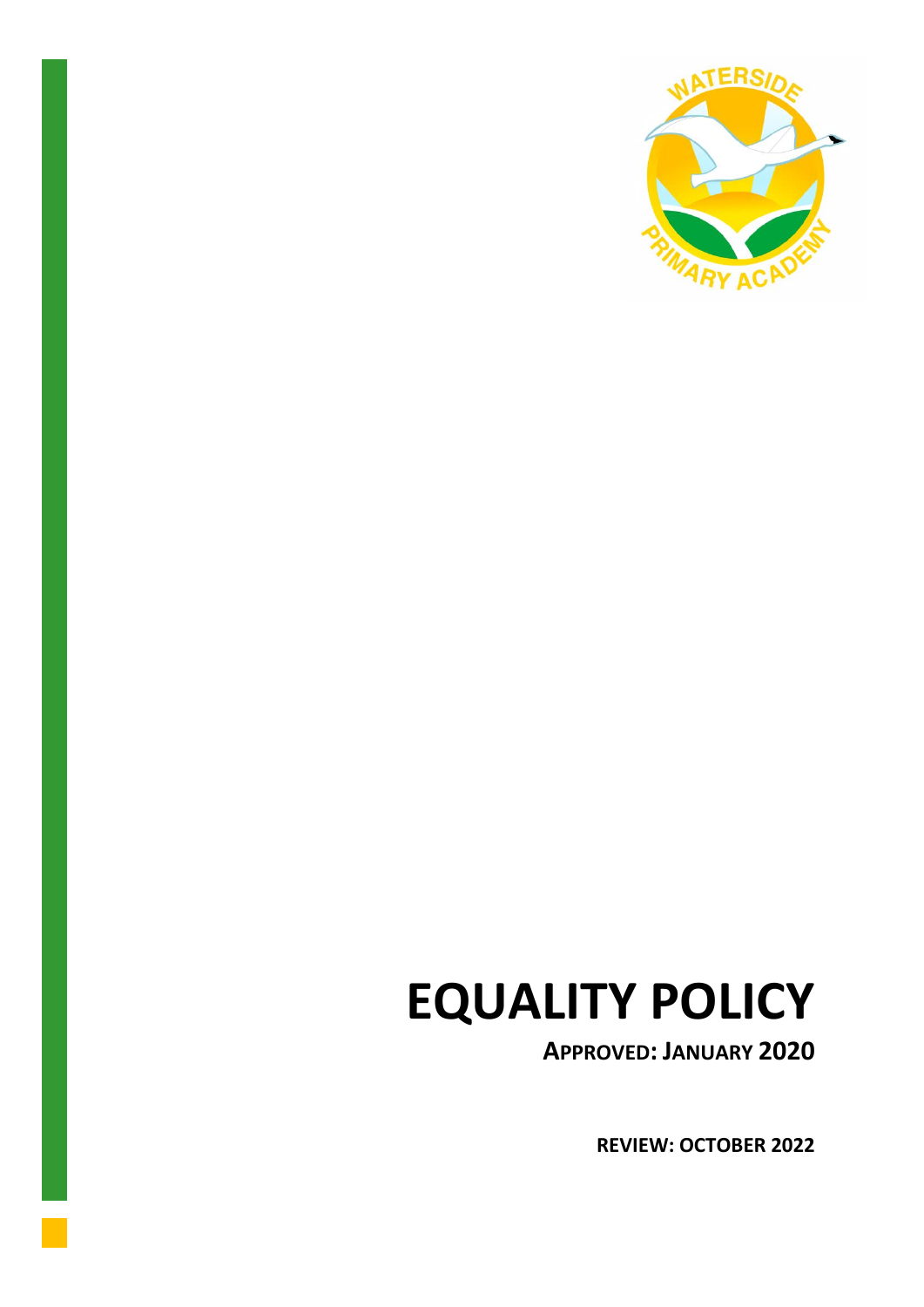#### **1. Aims**

Our school aims to meet its obligations under the public sector equality duty by having due regard to the need to:

- Eliminate discrimination and other conduct that is prohibited by the Equality Act 2010
- Advance equality of opportunity between people who share a protected characteristic and people who do not share it
- Foster good relations across all characteristics between people who share a protected characteristic and people who do not share it.

## **2. Legislation and guidance**

This document meets the requirements under the following legislation:

- [The Equality Act 2010,](http://www.legislation.gov.uk/ukpga/2010/15/contents) which introduced the public sector equality duty and protects people from discrimination
- [The Equality Act 2010 \(Specific Duties\) Regulations 2011,](http://www.legislation.gov.uk/uksi/2011/2260/contents/made) which require schools to publish information to demonstrate how they are complying with the public sector equality duty and to publish equality objectives

This document is also based on Department for Education (DfE) guidance: [The Equality Act 2010 and schools.](https://www.gov.uk/government/uploads/system/uploads/attachment_data/file/315587/Equality_Act_Advice_Final.pdf) 

This document also complies with our funding agreement and articles of association.

#### **3. Roles and responsibilities**

The governing board will:

- Ensure that the equality information and objectives as set out in this statement are published and communicated throughout the school, including to staff, pupils and parents, and that they are reviewed and updated at least once every four years
- Delegate responsibility for monitoring the achievement of the objectives on a daily basis to the Headteacher

The headteacher will:

- Promote knowledge and understanding of the equality objectives amongst staff and pupils
- Monitor success in achieving the objectives and report back to governors

#### **4. Discrimination**

The school is aware of its obligations under the Equality Act 2010 and complies with non-discrimination provisions.

Where relevant, our policies include reference to the importance of avoiding discrimination and other prohibited conduct.

Staff and governors are regularly reminded of their responsibilities under the Equality Act, for example during staff meetings and briefings. Where this has been discussed during a meeting, it is recorded in the meeting minutes.

New staff receive training on the Equality Act as part of their induction, and all staff receive refresher training every September.

The school has a designated member of staff for monitoring equality issues, and an equality link governor. They regularly liaise regarding any issues and make senior leaders and governors aware of these as appropriate.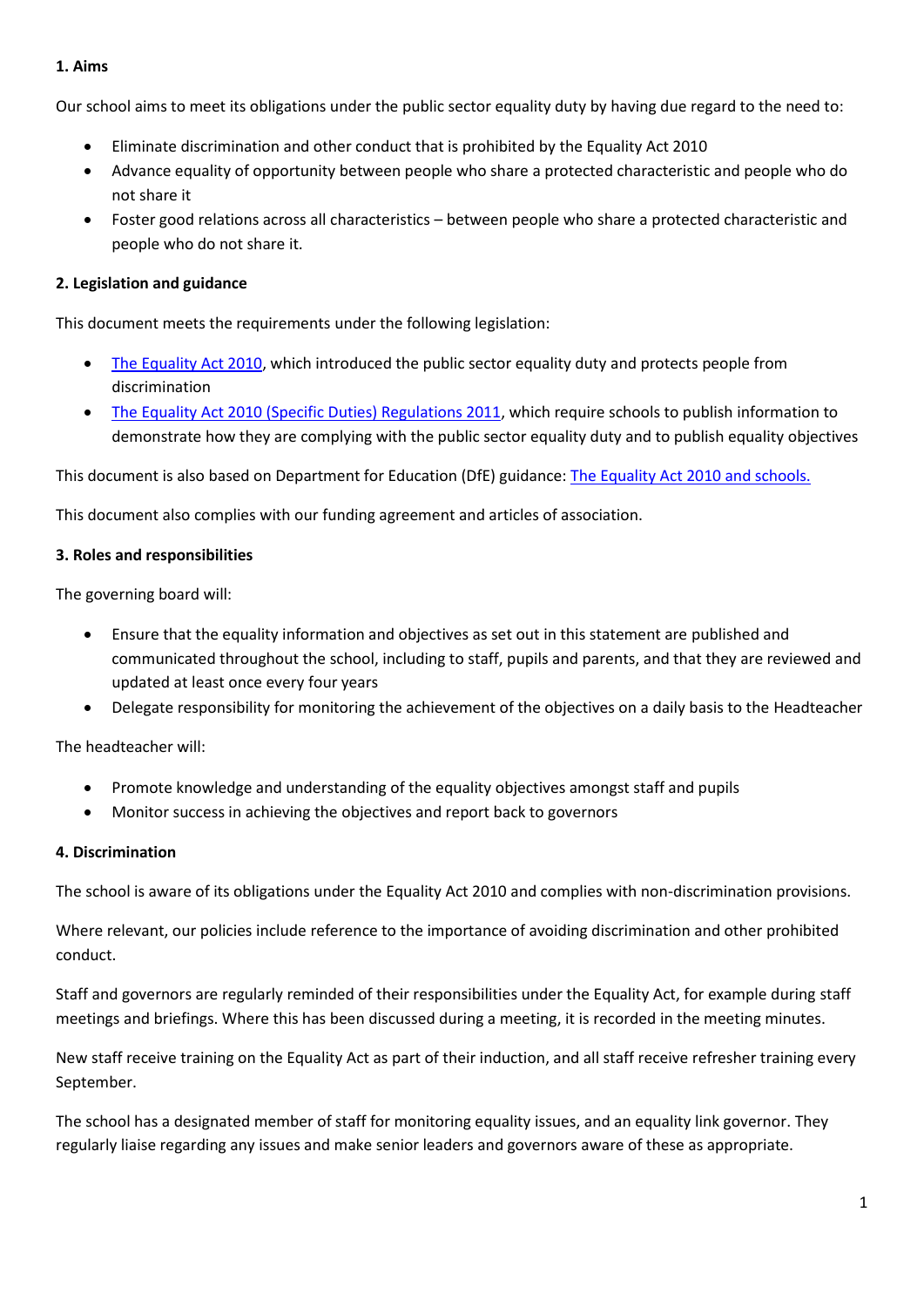## **5. Advancing equality of opportunity**

As set out in the DfE guidance on the Equality Act, the school aims to advance equality of opportunity by:

- Removing or minimising disadvantages suffered by people which are connected to a particular characteristic they have (e.g. pupils with disabilities)
- Taking steps to meet the particular needs of people who have a particular characteristic
- Encouraging people who have a particular characteristic to participate fully in any activities (e.g. encouraging all pupils to be involved in the full range of school societies)

In fulfilling this aspect of the duty, the school will:

- Publish attainment data each academic year showing how pupils with different characteristics are performing
- Analyse the above data to determine strengths and areas for improvement, implement actions in response and publish this information
- Make evidence available identifying improvements for specific groups (e.g. declines in incidents of homophobic or transphobic bullying)
- Publish further data about any issues associated with particular protected characteristics, identifying any issues which could affect our own pupils

## **6. Fostering good relations**

The school aims to foster good relations between those who share a protected characteristic and those who do not share it by:

- Promoting tolerance, friendship and understanding of a range of religions and cultures through different aspects of our curriculum. This includes teaching in RE, citizenship and personal, social, health and economic (PSHE) education, but also activities in other curriculum areas. For example, as part of teaching and learning in English/reading, pupils will be introduced to literature from a range of cultures
- Holding assemblies dealing with relevant issues. Pupils will be encouraged to take a lead in such assemblies and we will also invite external speakers to contribute
- Working with our local community. This includes inviting leaders of local faith groups to speak at assemblies, and organising school trips and activities based around the local community
- Encouraging and implementing initiatives to deal with tensions between different groups of pupils within the school. For example, our Pupil Parliament has representatives from different year groups and is formed of pupils from a range of backgrounds. All pupils are encouraged to participate in the school's activities, such as after school clubs. We also work with parents to promote knowledge and understanding of different cultures
- We have developed links with people and groups who have specialist knowledge about particular characteristics, which helps inform and develop our approach

#### **7. Equality considerations in decision-making**

The school ensures it has due regard to equality considerations whenever significant decisions are made.

The school always considers the impact of significant decisions on particular groups. For example, when a school trip or activity is being planned, the school considers whether the trip:

- Cuts across any religious holidays
- Is accessible to pupils with disabilities